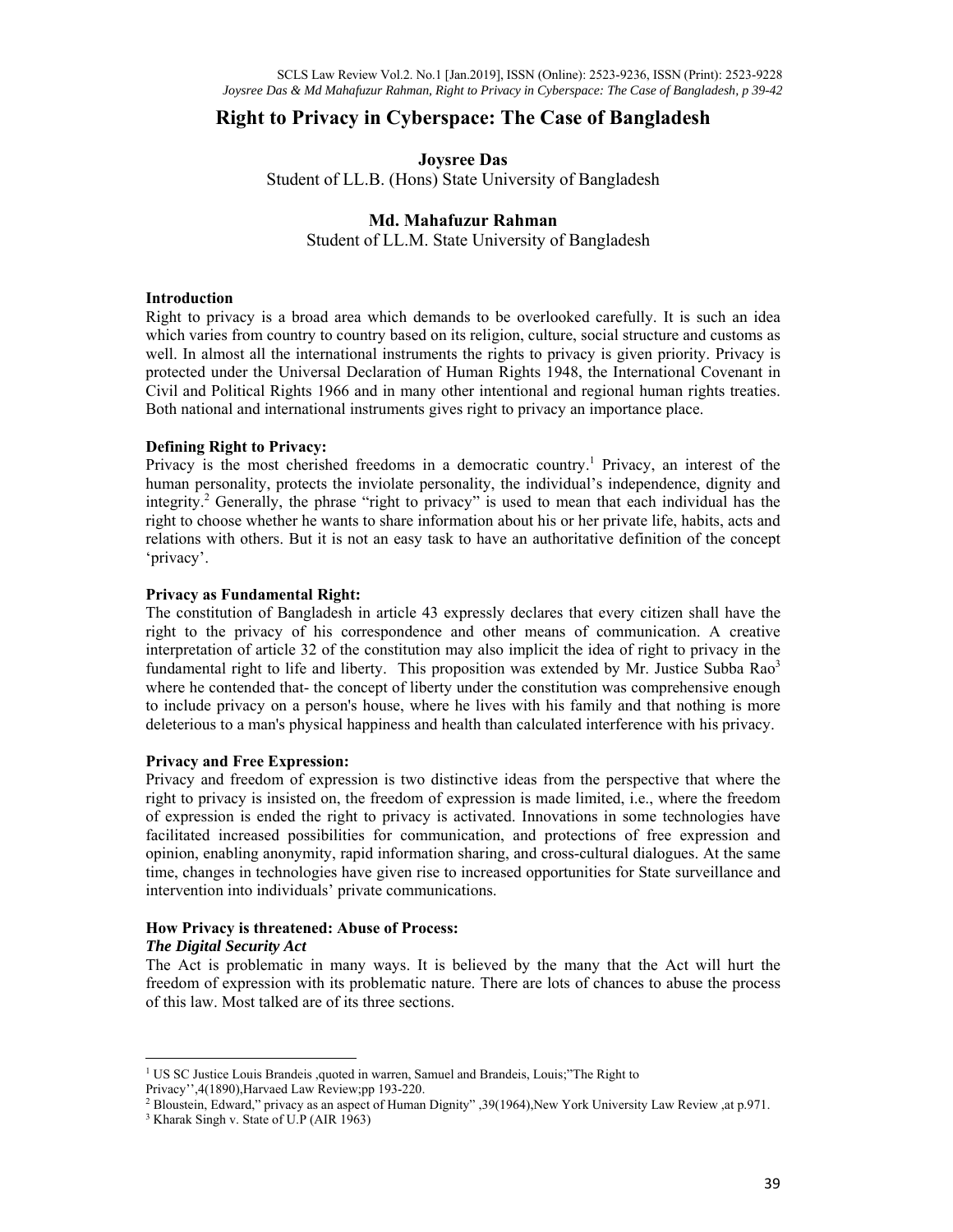First of all section 21 says anyone who spreads negative propaganda against the Liberation War or the Father of the Nation, using digital devices, or instigates such acts will risk being sentenced up to 14 years' jail or a fine of up to Tk 1 crore or both. He or she will face up to life imprisonment or Tk 3 crore fine or both for committing the offence for the second time, it said. Section 25 on the other hand says that a person may face up to three years in jail or Tk 3 lakh fine or both if he or she is found to have deliberately published or broadcasted in a website or electronic form - something which is attacking or intimidating or which can make someone dishonest or disgruntled; if he or she knowingly publishes or broadcasts false and distorted (full or partial) information to annoy or humiliate someone, or to tarnish the image of the state or to spread rumor.

A person will face up to five years in jail or Tk 10 Lakh or both for committing the offence for second time, it is said. Thus section 28 says a person may face up to seven years in jail or Tk 10 lakh fine or both if he or she is found to have deliberately published or broadcasted something in a website or in electronic form or get it done to hurt one's religious sentiment and values. A person will face up to ten years in jail or Tk 20 lakh or both for committing the offence for the second time as stated in the act. In addition, section 32 says a person may face up to 14 years in jail or Tk 20 lakh fine or both on the charge of spying if he or she illegally enters the offices of government, semi-government and autonomous bodies to gather information and uses electronic device to record something secretly.

If that person commits the crime again, he or she will face life imprisonment or a maximum fine of Tk 1 crore or both Information and Communication Technology Act: The Act was mainly blamed for its section 57 where it gave scope of arbitrary use of power and hurt the freedom of expression in cyberspace. However it is alleged that the section 57 of the ICT Act has returned in the garb of section 32 of Digital Security Act. Many criticized the matter, saying the government had just modified the ICT Act's Section 57 and people will still lose freedom of expression because of the new law.

#### **Right to Privacy in International Instruments**

Right to privacy has been given the status of human rights under different human right instruments. The International Covenant on Civil and Political Rights (ICCPR), the UN Convention on Migrant Workers<sup>4</sup> and the UN Convention on Protection of the Child<sup>5</sup> adopt the same language<sup>6</sup>. Another remarkable effort should be mentioned; The Convention on Cybercrime (ETS-185) also known as Budapest Convention in 2001. This Convention criminalized certain action or omission and tried to bring the countries under one umbrella to solve various existing challenges. A more common but non-binding guideline is there named UNCITRAL Model Law on Electronic Commerce (1996) that is aimed at setting a universal structure to protect economic rights rather grievous human rights issues<sup>7</sup>.

#### **Right to Privacy in Bangladeshi Laws**

Despite the fact that there is no particular legislation for protection in cyberspace, however some safeguards can be formulated with respect to protecting privacy of an individual considering some existing laws of Bangladesh. They are the available laws to prevent cyber crimes against women in Bangladesh and its problems are given below-

Information and Communications Technology (ICT) Act 2006 (amended in 2013):

Section 57 of the ICT Act states that anyone can be penalized for "any false and obscene posts online" for a maximum of 10 years and maximum fine of 1 crore. However, it does not define what constitutes "obscene".

Cyber Pornography can be tried under section 57 of the said Act.

<sup>4</sup> A/RES/45/158 25 February 1991, Article 14.

<sup>&</sup>lt;sup>5</sup> UNGA Doc A/RES/44/25 (12 December 1989) with Annex, Article 16.<br><sup>6</sup> International Covenant on Civil and Political Rights <http://www.hrwel

 $\delta$  International Covenant on Civil and Political Rights,  $\delta$ ttp://www.hrweb.org/legal/cpr.html>, accessed on 8 November 2018

<sup>7</sup> universal-individual-privacy-human-rights-cyberspace , retrieved from:https://lawhelpbd.com/cyber-law/universalindividual-privacy-human-rights-cyberspace, accessed on 10 November 2018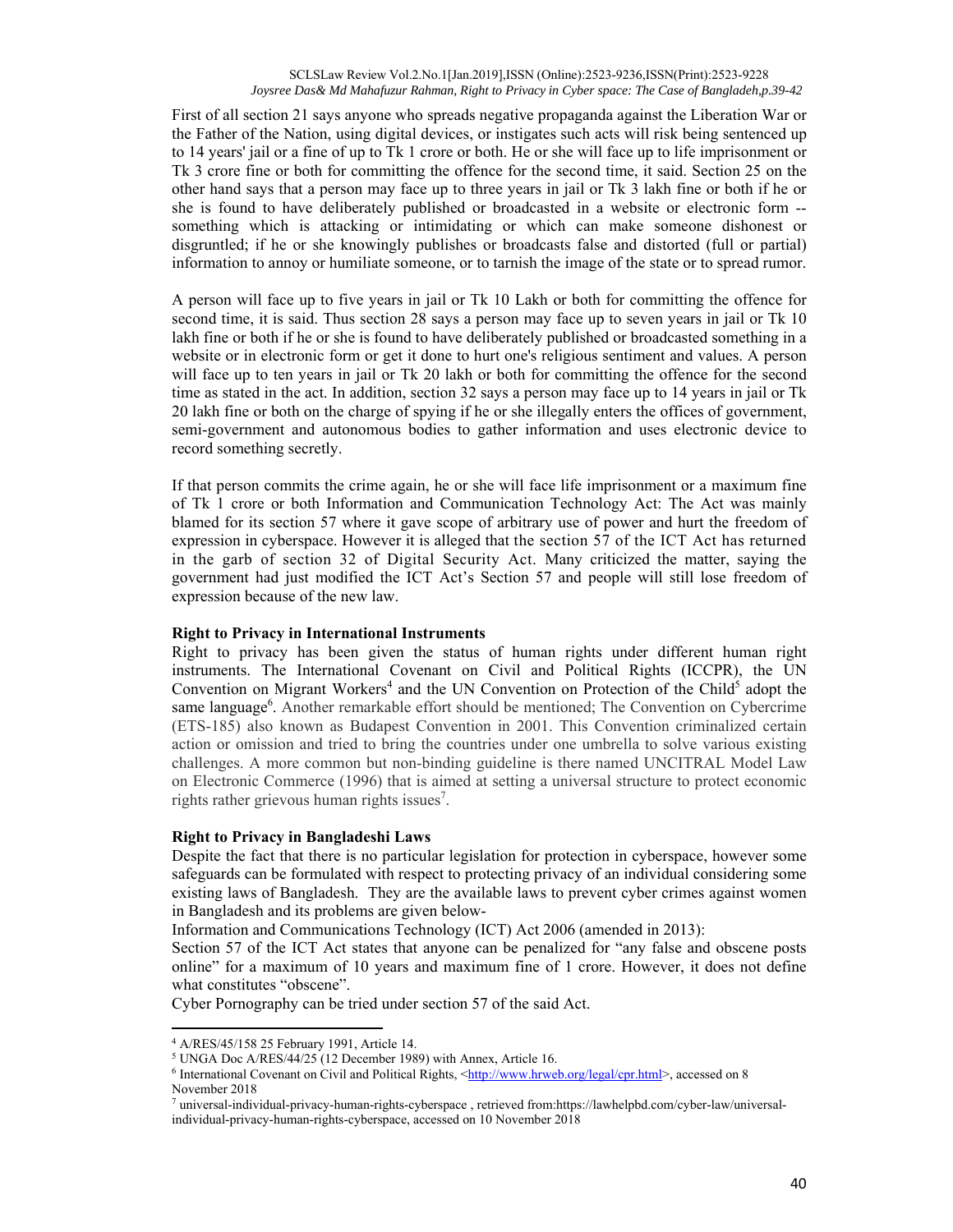The judges and the lawyers are the experts of laws, not of technology, more specifically of internet technology. So judges as well as the lawyers should be trained and made expert in technological knowledge for ensuring the justice of technological disputes.

Operation and Monitoring Department of BTRC: Bangladesh Telecommunication Regulation Commission (BTRC) has the authority to monitor hateful content, such as death threats and derogatory comments targeted against particular communities. However, they don't seem to be focusing on these issues, argues Sara. "Of course, the question then arises: what do you prioritize more, the immediate death threats against bloggers, for instance, or the general hate speech on social media? The problem is that our regulators don't seem to be doing either."

Cyber Wing of Bangladesh Police: Bangladesh police have opened a cyber wing to deal with the increasing number of cyber threats and it is responsible for monitoring cybercrimes and tracking the criminals. Police is going to form a "cyber cop" division to tackle the looming social dangers of cybercrime<sup>8</sup>. But gender-based violence on online is not covered as a specific action.

## **Courts Dealing With Cyber Crime**

#### *Cyber Tribunal*

Under section 68(1) of the Information and Communication Technology Act, 2006 (hereinafter referred to as the Act) the Government of Bangladesh is empowered to establish one or more Cyber Tribunal (hereinafter referred to as CT). The Tribunal shall comprise with- A Session Judge, or Additional Session Judge.

All offences under the Act shall be tried by the Cyber Tribunal. The Tribunal will not try any other offence as per section 68(3) of the Act.

- The Tribunal will be established by an official gazette.
- The Tribunal will follow the Code of Criminal Procedure so far as practicable.
- The Tribunal will complete a trial within six months of framing charge.

#### *Cyber Appellate Tribunal*

Section 82 of the Act empowers the government to establish one or more Cyber Appellate Tribunals (hereinafter referred to as CAT).

- The CAT will entertain appeal from CT.
- It will consist of a chairman and two members to be appointed by the Government.
- Chairman: who is or was a judge of the Supreme Court or eligible to be appointed a judge of the Supreme Court.
- Members: One member is District Judge or a retired District Judge. Another member is a person having knowledge and experience in information and communication technology.
- The Chairman and the members will be appointed for a minimum of three years to a maximum term of five years period and the terms and condition of their service will be fixed by the Government.
- The decision of the CAT is final.

#### **Necessity to Secure Cyberspace**

From that point of view, some cyber analysts have indicated that in a tight race, cyber actors do not need to create major disruption. In this context, a few of them are suggesting that hackings leading to affecting the voting process in votings but in some precincts do not use verifiable paper audit trails to confirm results, this could directly affect results $9$ .

<sup>8</sup> cyber-cops-to-fight-online-crime, Retrieved from<https://www.dhakatribune.com/uncategorized/2014/04/20/cybercops-to-fight-online-crime>, accessed on 9,November,2018

<sup>&</sup>lt;sup>9</sup> need-stop-misuse-cyberspace, Retrieved from: https://www.dhakatribune.com/uncategorized/2016/11/06/need-stopmisuse-cyberspace, accessed on 25 August , 2018